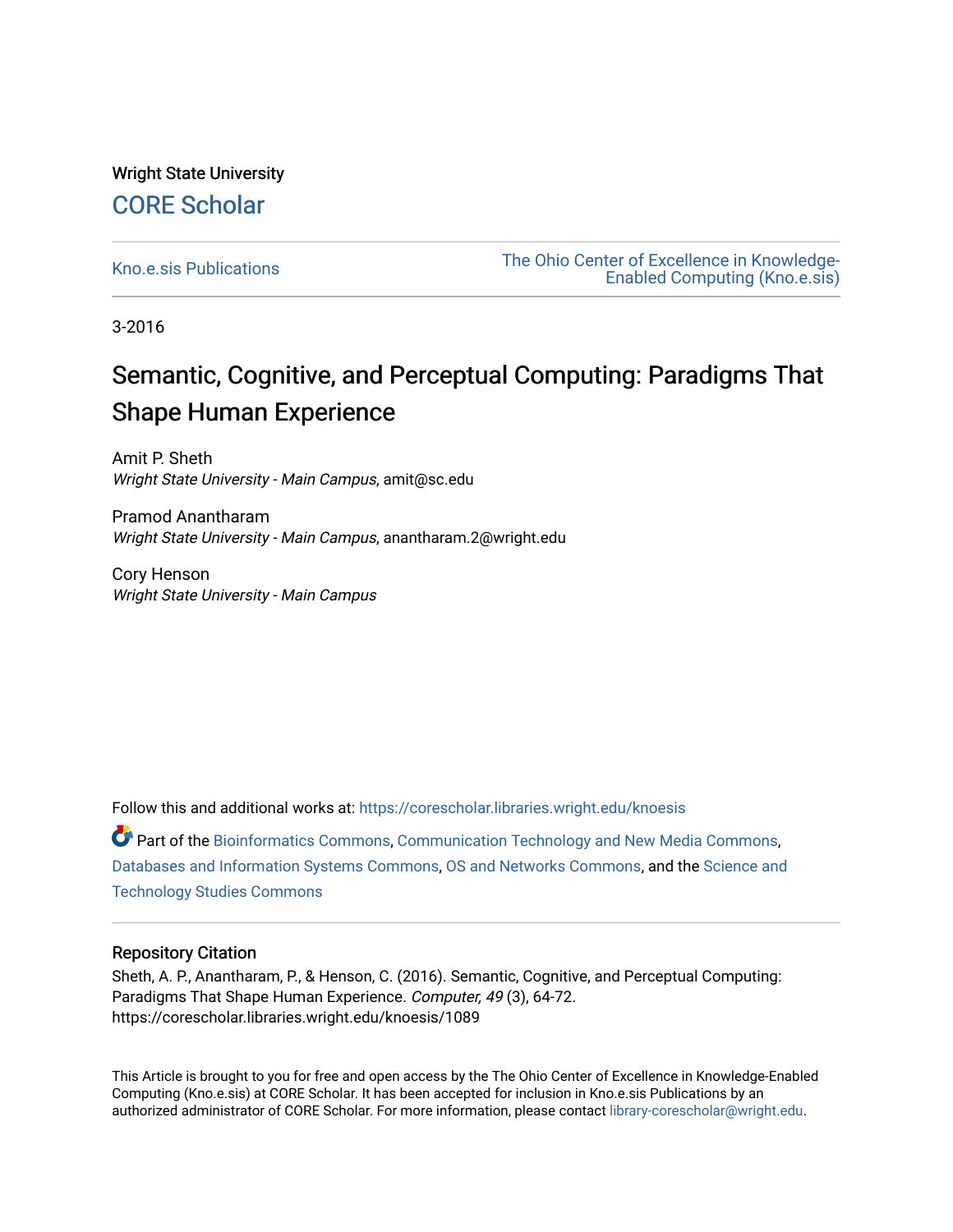*Keywords: semantic computing, cognitive computing, perceptual computing, human-centric computing, computing for human experience, experiential computing, Internet of Things, IoT, Internet of Everything, IoE, Web evolution, Web 3.0, semantic Web, big data*

## **Research Feature**

# **Semantic, Cognitive, and Perceptual Computing: Paradigms That Shape Human Experience**

Amit Sheth and Pramod Anantharam, Kno.e.sis—Wright State University

**Cory Henson, Bosch Research and Technology Center**

*Unlike machine-centric computing, in which efficient data processing takes precedence over contextual tailoring, human-centric computation provides a personalized data interpretation that most users find highly relevant to their needs. The authors show how semantic, cognitive, and perceptual computing paradigms work together to produce actionable information.*

**While Bill Gates, Stephen Hawking, Elon Musk, Peter Thiel, and others engaged in** OpenAI discuss whether or not AI, robots, and machines will replace humans, proponents of human-centric computing continue to extend work in which individuals and machines partner to enhance human experience and better inform decision making. Figure 1 shows how these respective views fall into a spectrum from machine-centric work—including intelligent machines<sup>1</sup> and ubiquitous computing<sup>2</sup>—to more humancentered views such as the augmentation of human intellect<sup>3</sup> and man–machine symbiosis.<sup>4</sup>



Figure 1. Views along the spectrum of machine-centric to human-centric computing. At the far end is our work on Computing for Human Experience<sup>5</sup>, which explores paradigms such as semantic, cognitive, and perceptual computing.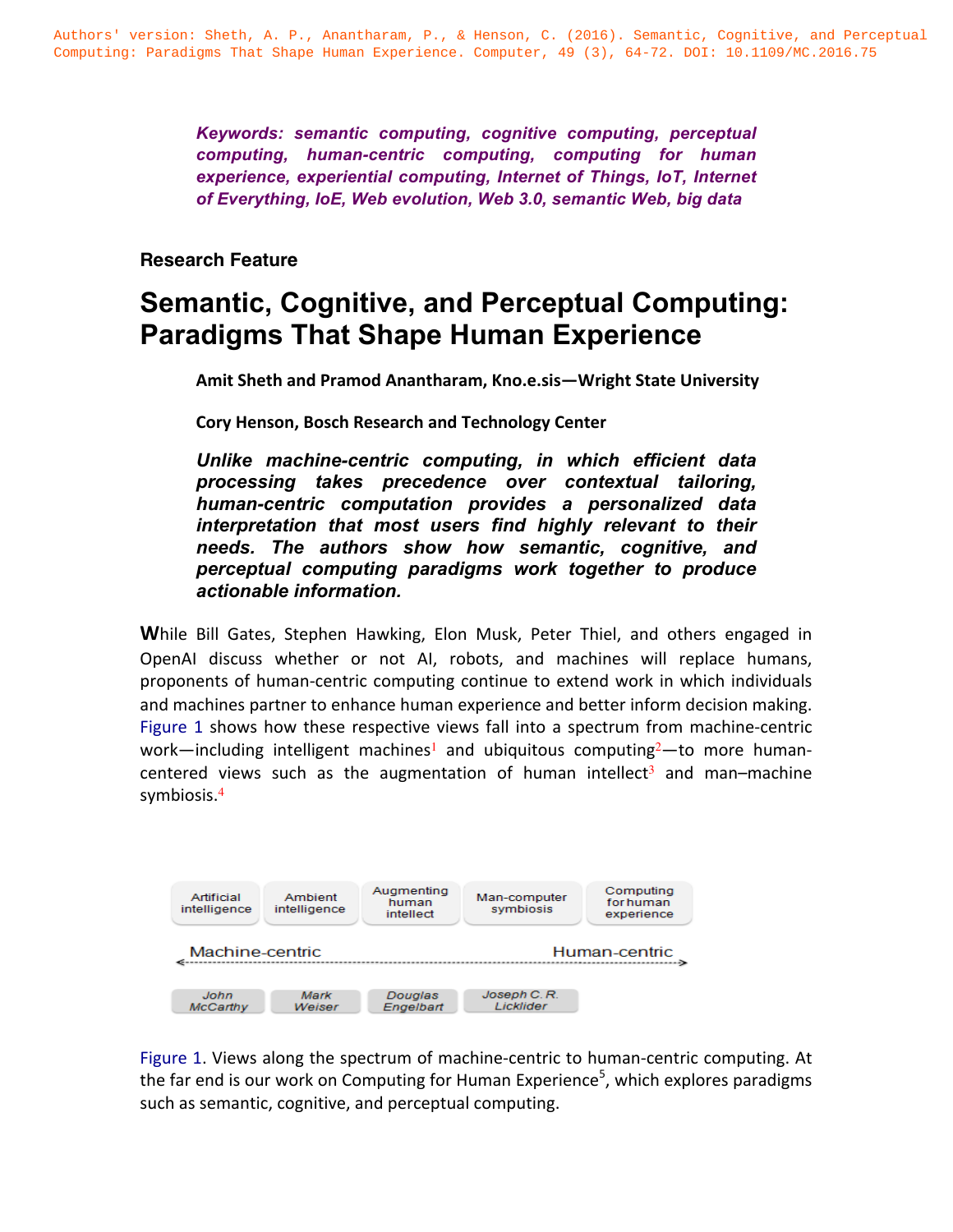Among efforts to explore human-centric paradigms are computing for human experience  $(CHE)^5$  and experiential computing,<sup>6</sup> both of which aim to empower individuals while keeping them in the loop. In this way, machines make humans more productive by supporting highly informed and timely decision making and by generally enriching people's quality of life. CHE encompasses the elements of a human-centric computing paradigm, while experiential computing uses the symbiotic relationship between computers and people and exploits their complementary strengths, including machines' ability to manipulate symbols and perform logical reasoning and humans' ability to recognize complex patterns. These efforts are inspired not by virtual machine efficiency but by human perception and cognition.

For nearly three decades, the Web has been an important vehicle for human-centric computing, as it carries massive amounts of multimodal and multisensory observations about situations pertinent to people's needs, interests, and idiosyncrasies. The Internet of Things (IoT) is poised to substantially expand this information infrastructure. Maturing paradigms such as semantic computing (SC) and cognitive computing (CC), and the emerging perceptual computing (PC) paradigm provide a continuum through which to exploit the ever-increasing amount and diversity of data that could enhance people's daily lives. SC and CC sift through and personalize raw data according to context and individual users, creating abstractions that move the data closer to what humans can readily understand and apply in decision making. PC, which interacts with the surrounding environment to collect data that is relevant and useful in understanding the outside world, is characterized by interpretative and exploratory activities. The sidebar "Underlying Concepts" explains the role of semantics, cognition, and perception in more detail.

To better understand how these paradigms complement one another within the continuum, we reviewed the literature and explored the paradigms' use in an asthmamanagement system (http://wiki.knoesis.org/index.php/Asthma), which involves converting volumes of heterogeneous multimodal data (big data) into actionable information (smart data). This application is an excellent context for examining the computational contributions of SC, CC, and PC in synthesizing actionable information.

#### **Sidebar**

# **Underlying Concepts**

The semantic, cognitive, and perceptual computing paradigms are based on the broader concepts of semantics, cognition, and perception, which interact seamlessly. Semantics attaches meaning to observations by providing a definition within a system context or the knowledge that people possess. Semantics allows an individual to process observations by relating them to other observations and data. Cognition enables the individual to understand his or her environment and paves the way for the application of perception to explore and deepen that understanding. Perception enables individuals to focus on the most promising course of action by incorporating background knowledge that provides a comprehensive contextual understanding.

These three concepts, which are fundamental to human-centric computing, have multiple definitions and applications, but our concern is how they define computing paradigms inspired by human cognition and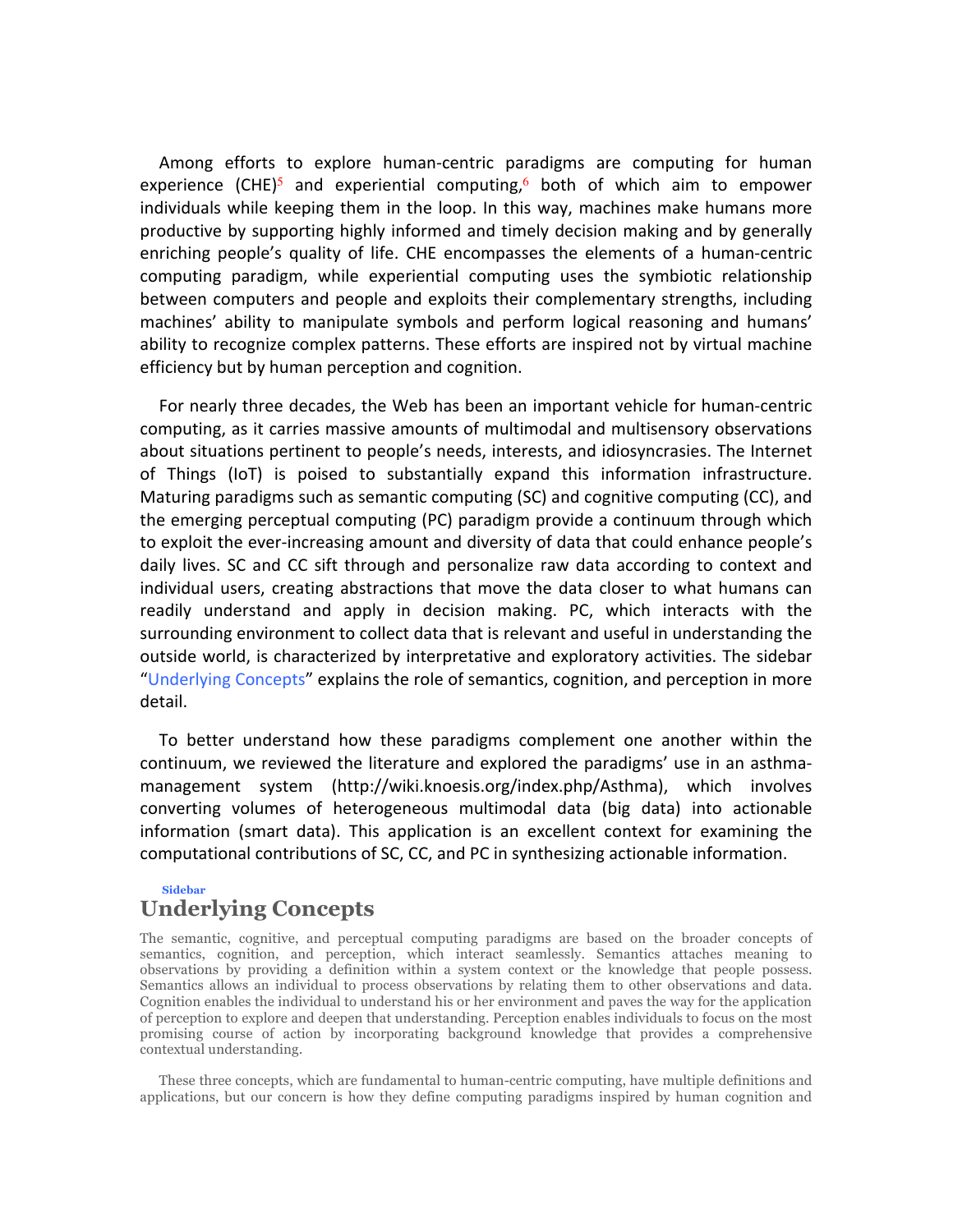perception: how they complement one another as they mimic the human brain and how observational data relates to them. We thus ignore their use in other contexts, such as in programming languages (semantics) or in how people interact with computing peripherals (perception).

### **Semantics**

Semantics is the meaning attributed to concepts and their relationships within the mind. The network of concepts and relationships is used to represent knowledge about the world, which in turn enables the cognition and perception needed to interpret daily experiences. Semantic concepts represent, unify, subsume, or map to various data patterns and thus provide a conceptual abstraction that hides the data's syntactic and representational differences. Generally, this involves mapping observations from various physical stimuli, such as visual or speech signals, to concepts and relationships as humans would interpret and communicate them. For example, an observer might recognize a person by face (visual signal) or voice (speech signal). Together, these signals represent a single semantic concept, such as "Mary," which is meaningful to the observer.

### **Perception and Cognition**

Perception is an active, cyclical process of exploration and interpretation, $1,2$  with the two phases constantly exchanging places. Individuals might start with interpretation of data from their senses and background knowledge and then switch to exploration to collect more data, which must then be interpreted for relevance to a particular context. Conversely, they might start with exploration of a particular idea and then interpret the data they have collected in terms of a real-world event.

In this process, perception involves recognizing and classifying patterns from sensory inputs that physical stimuli have generated and using those patterns to recognize facts and form feelings, beliefs, and ideas. Collected data helps individuals use cognition—the act of combining data from perception with existing knowledge to understand their environment. The interpretation of observations leads to abstractions (some concept in perceptual or background knowledge), and exploration leads to actuation to seek the most relevant next observation (to disambiguate candidate abstractions).

During perception, the individual applies expectations or predictions based on cognition while receiving sensory inputs and then constantly tries to match input with domain and background knowledge and reasoning (cognition).3 The process becomes increasingly contextual and personalized.

In this sense, perception interleaves the processing that occurs in the bottom and top parts of the brain. According to cognitive-model theory, the bottom brain organizes the received signals from sense organs resulting in an individual's perception of the real world, while the top brain deals with planning, goal setting, and even dynamically changing goals and outcomes.4 Interpretation is analogous to the bottom-brain operation of processing observations from the senses; exploration is akin to the top-brain processing of making and adapting plans to solve problems.5 This type of interaction—often involving focused attention and physical actuation—enables the perceiver to collect and retain relevant data from the vast ocean of all possible data, and thus facilitates a more efficient, personalized interpretation or abstraction.

#### **References**

1. U. Neisser, *Cognitive Psychology*, Prentice-Hall, 1967.

2. R. Gregory, "Knowledge in Perception and illusion," *Philosophical Trans. Royal Soc. London*, Series B, Biological Sciences, vol. 352, no. 1358, 1997, pp. 1121–1127.

3. D.S. Modha et al., "Cognitive Computing," *Comm. ACM*, vol. 54, no. 8, pp. 2011, pp. 62–71.

4. S. Kosslyn and G.W. Miller, *Top Brain, Bottom Brain: Harnessing the Power of the Four Cognitive Modes*, Simon and Schuster, 2015.

5. S. Michael and S. Kosslyn, *Top Brain, Bottom Brain: Surprising Insights into How You Think*, Simon and Schuster, 2013

#### End sidebar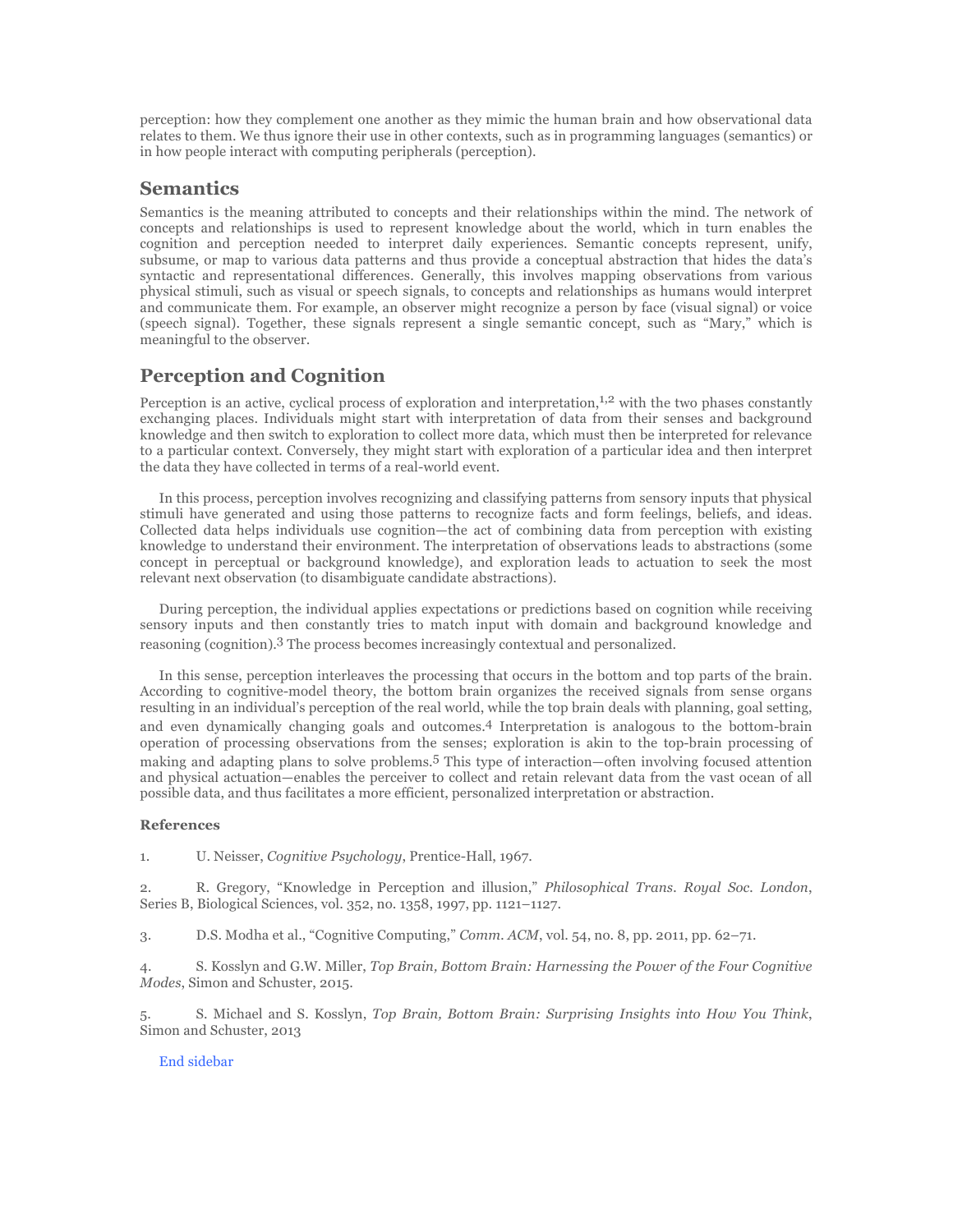# **The Vision of Personalized Computing**

To enable the development of technologies that "disappear into the background,"<sup>2</sup> human-centric computing research is tackling how to endow the Web with sophisticated, human-like capabilities to reduce information overload. The vision is to produce computers that can process and analyze data in a highly contextual and personalized manner at a scale much larger than the human brain can accommodate. Human-centric computing systems will be highly proactive in that they will sense, measure, monitor, predict, and react to the user's physical, cyber, and social environment and thus more intimately support any decision or action.<sup>7</sup>

The physical sphere encompasses reality as measured by sensors and devices that make up the IoT, the cyber sphere encompasses all shared data and knowledge on the Web (Wikipedia and linked open data, for example), and the social sphere encompasses the many forms of human interaction. Observation data might represent events of interest to a population (such as a global warming), a subpopulation (such as city traffic), or an individual (such as an asthma attack). These observations help shape human experience, which we define as the materialization of feelings, beliefs, facts, and ideas that can be acted upon.<sup>8</sup>

CHE uses the Web to manage and share massive amounts of multimodal and multisensory observations that capture moments in people's lives, whether those situations are pertinent to the individual's immediate needs and interests or simply reflections of his or her idiosyncrasies. From the collected data emerges a contextual and personalized data interpretation that people can more readily grasp than raw data. For example, a person with severe asthma would rather receive a recommendation to take preventive medication than data about conditions that make an asthma attack more likely, such as high pollen level, extreme humidity, and poor air quality.

# **From Raw Data to Actionable Information**

Figure 2 shows how SC, CC, and PC work together toward the ultimate goal of humancentric computing: exploiting volumes of increasingly diverse data to provide information about things that a particular individual in a specific context would need.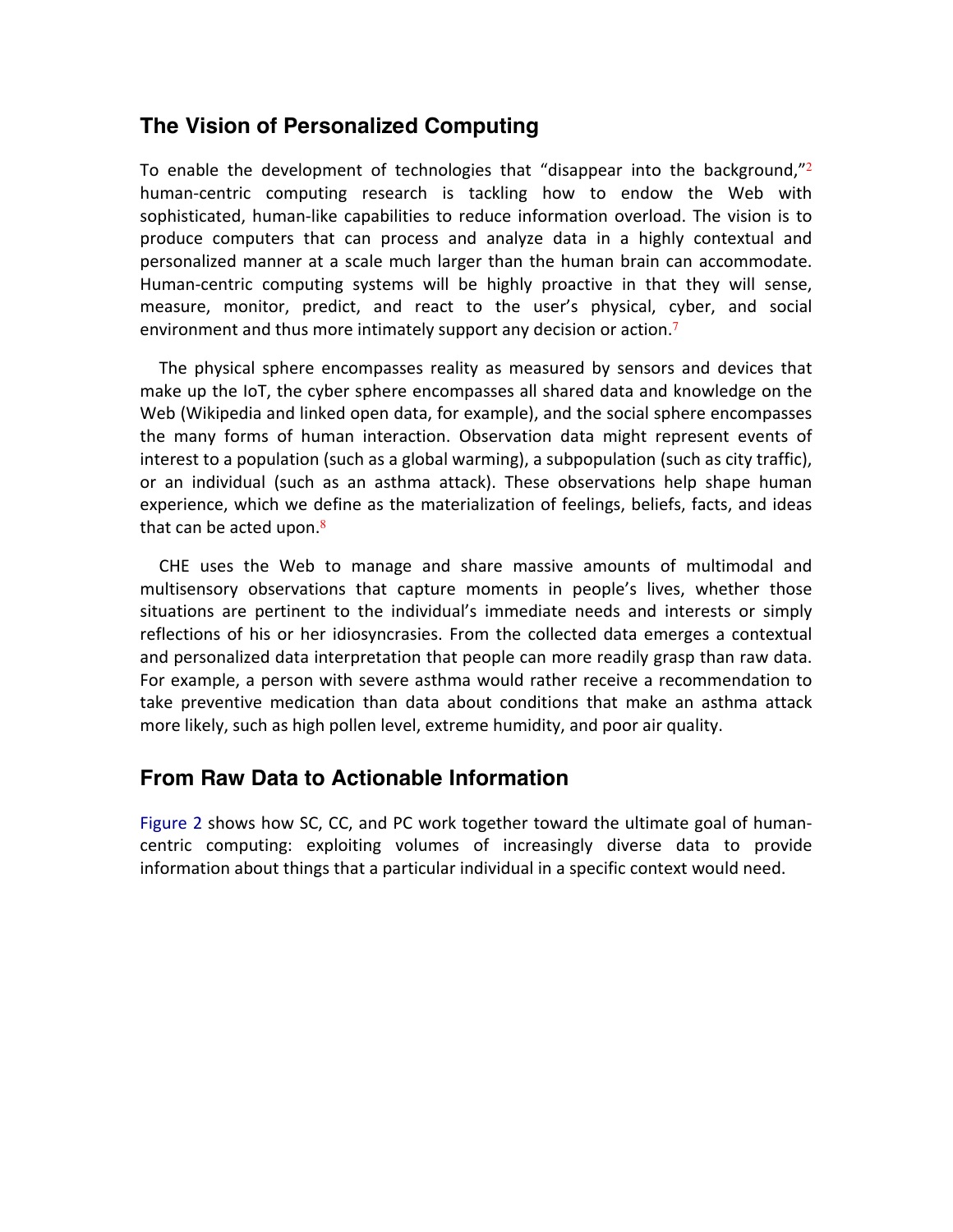

Figure 2. Conceptual distinctions among semantic computing (SC), cognitive computing (CC), and perceptual computing (PC). SC gives meaning to raw data that is needed to interpret and integrate observations from the physical, cyber, and social (PCS) spheres. CC interprets observations with SC annotations, and PC seeks observations from the environment to collect relevant data that will enhance an understanding of the outside world. PC is cyclical, interpreting and exploring observations to tailor background knowledge to the context and individual of interest.

# **Semantic computing's role**

SC encompasses the technology required to represent concepts and their relationships in an integrated semantic network that loosely mimics the brain's conceptual interrelationships. This knowledge, represented formally in an ontology, can be used to annotate data and infer new knowledge from interpreted data. SC supports horizontal operators that semantically integrate multimodal and multisensory observations from diverse sources.<sup>7</sup> To support semantic integration, these operators often explicitly model the domain of interest as an ontology or a knowledge graph.

 $SC's$  15-year history<sup>9</sup> includes annotation standards for social and sensor data that are still in use.<sup>10</sup> Figure 2 shows SC as a long vertical rectangle that PC's interpretation and exploration pass through. SC also provides a formal representation of background knowledge.

# **Cognitive computing's role**

When the Defense Advanced Research Projects Agency (DARPA) launched a CC project in 2002, it defined CC as the ability to "reason, use represented knowledge, learn from experience, accumulate knowledge, explain itself, accept direction, be aware of its own behavior and capabilities, [and] respond in a robust manner to surprises."<sup>11</sup>

Our definition of CC is consistent with DARPA's, as the diagram in Figure 2 shows. CC interprets annotated observations obtained from SC, or raw observations from diverse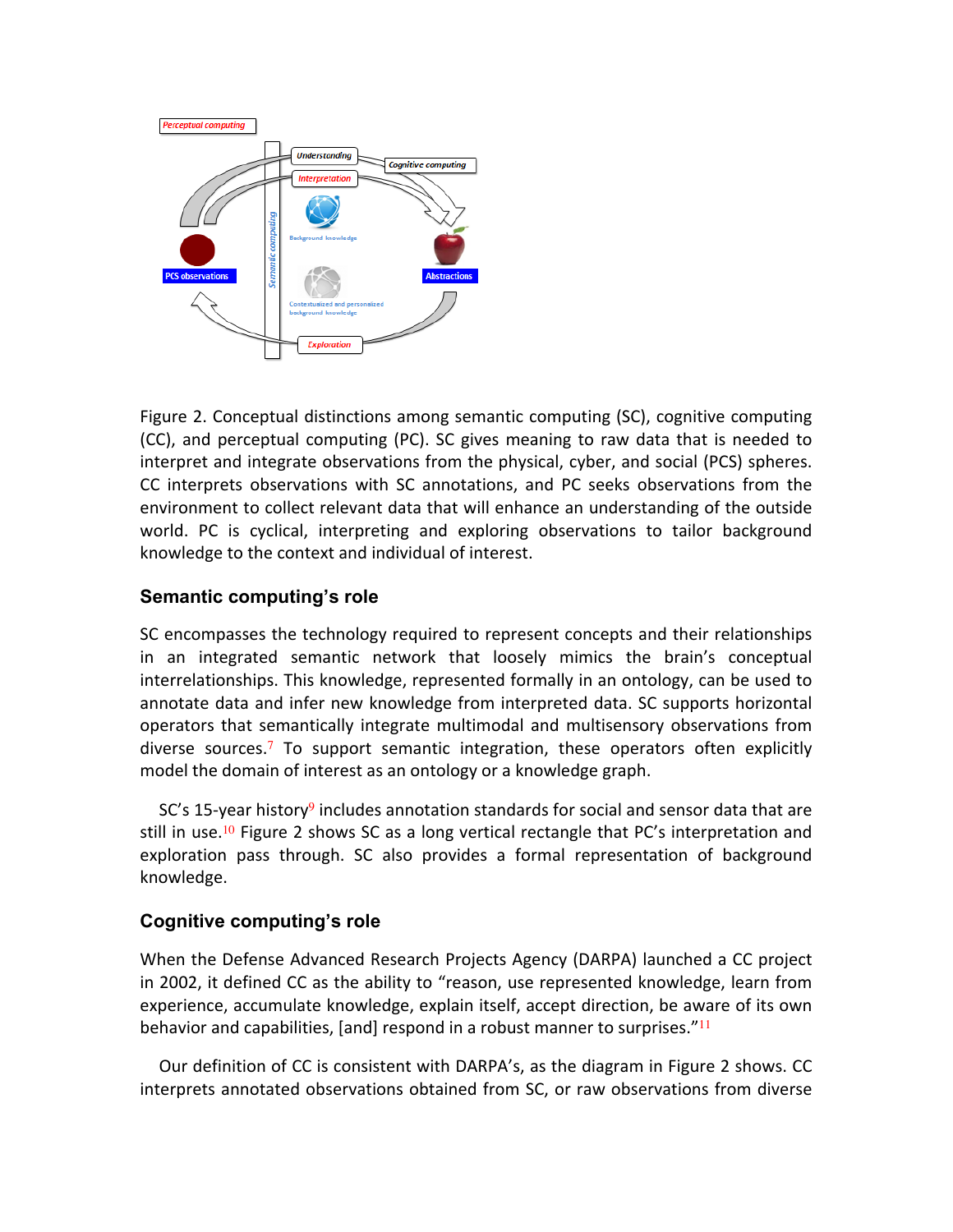sources, and presents the results to humans. Humans, in turn, can use the interpretation to perform an action such as taking medication to prevent an asthma attack, which forms additional input for CC. Using background knowledge, CC works with PC to interpret and understand observations.

Cognitive algorithms, a major focus of current CC research, interpret data by learning and matching patterns in a way that approximates human cognition. CC systems, another research area, use machine learning and other AI techniques without explicit programming. CC systems learn from their experiences and improve when performing repeated tasks. A CC system acts as a prosthetic for human cognition by analyzing a massive amount of data and answering questions humans might have when making decisions. An example is IBM's Watson supercomputer, which won the *Jeopardy!* game show against human contestants in early 2011. Watson's approach (although not its technology) has since been extended to aid medical doctors in clinical decisions.

Socrates taught that knowledge is attained through the careful and deliberate process of asking and answering questions. With data mining, pattern recognition, and natural-language processing, CC is rapidly progressing toward developing technology that supports and extends people's ability to answer complex questions. By implementing vertical operators to rank answers to an explicit question, or hypotheses, from unstructured data, a CC system facilitates cyclical interaction between question asker and machine.<sup>7</sup> Vertical operators use background knowledge to create abstractions from raw data, making that data easier for humans to interpret. The CC system can then constantly learn and refine the generated hypotheses in the context of those abstractions. Interaction is explicit and defines the symbiotic relationship between person and machine.

### **Perceptual computing's role**

PC supports the ability to ask contextually relevant and personalized questions, $^{12}$  and complements SC and CC by providing the machinery to ask the next question or derive a hypothesis. PC conducts iterative cycles of exploration and interpretation on the basis of observations relevant to possible hypotheses. Additional facts and observations assist in evaluating or narrowing the list of candidate hypotheses—all of which aids decision makers in gaining actionable insights.

In asthma management, for example, PC determines which data is most relevant, disambiguating multiple possible causes of an asthma condition. Through focused use of sensing and actuation technologies, PC seeks data from the physical, cyber, and social domains that will add to its store of observations and domain knowledge. Thus, a PC monitoring device might synthesize various fine-grained patient observations, such as coughing, reduced activity, and sleep disturbances, into a larger symptom set, such as a particular asthma control level, and then invoke iteration to seek more information. As this example illustrates, PC's final action is to match the symptom set (data about the patient) with a semantic abstraction (control level).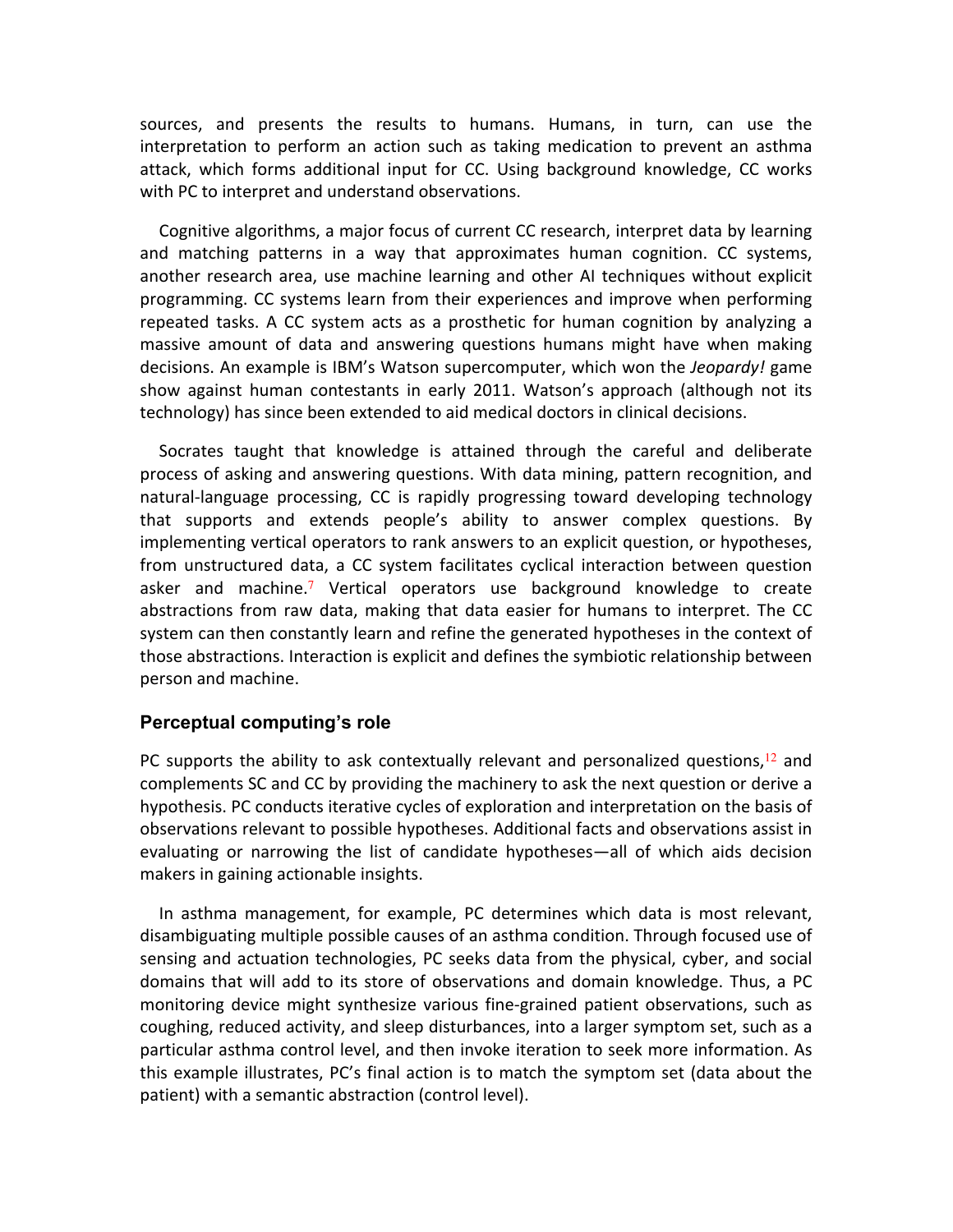Although PC efforts to date have investigated data interpretation, they have yet to adequately address the relationship between data interpretation and environmental exploration or interaction. PC implements horizontal operators to integrate heterogeneous and multimodal observations and vertical operators, transforming massive amounts of multimodal and multisensory observations into SC abstractions that are intelligible to people.<sup>7</sup> In addition to SC and CC technologies, PC uses machine perception<sup>13</sup> together with available background knowledge to explore and interpret observations. Exploration and interpretation are implicit when background knowledge is available but can become explicit when incorporating inputs from people.

# **Asthma Management Application**

Asthma is a multifaceted, highly contextual, and personal disease. It is multifaceted because it is characterized by many aspects, including environmental triggers and the patient's sensitivity to those triggers. It is highly contextual because events of interest, such as the patient's location and the triggers at that location, are crucial for timely alerts. It is personal because patients have varying responses to triggers, and their actions are based on the severity of their condition.

Patients are diagnosed in terms of two levels. Severity level indicates the degree to which asthma affects the patient, which can be mild, mild persistent, moderate, or severe. *Control* level indicates the extent to which asthma exacerbations are managed, which can be well controlled, moderately controlled, or poorly controlled. Severity level seldom changes, but control level can vary drastically, depending on triggers, environmental conditions, medication, and symptomatic variations.

Consider Anna, a 10-year-old diagnosed with severe asthma and well-controlled exacerbations because she takes her medication consistently and avoids exposure to triggers. However, suppose Anna receives an invitation to play soccer in a few days. She and her parents must balance Anna's desire to participate in the soccer game with the need to maintain well-controlled exacerbations.

The solution to this balancing problem is not straightforward and cannot be found using only facts on the Web or in electronic medical records (EMRs). The knowledge available on the Web is not specific to Anna's context; websites describe general symptoms, triggers, and tips for better asthma management, but Anna's symptomatic variations for environmental triggers could be unique. Although the EMRs' medical domain knowledge of asthma might contain symptomatic variations for triggers, Anna's parents will not find any guidance specific to their daughter's case. For example, symptomatic variations do not account for Anna's unique environmental and physiological dynamics or her quality-of-life choices, which would factor into any recommendation about playing in the soccer game.

Figure 3 shows how SC, CC, and PC work together to balance these concerns and provide the optimal solution to asthma control in this specific context. The paradigms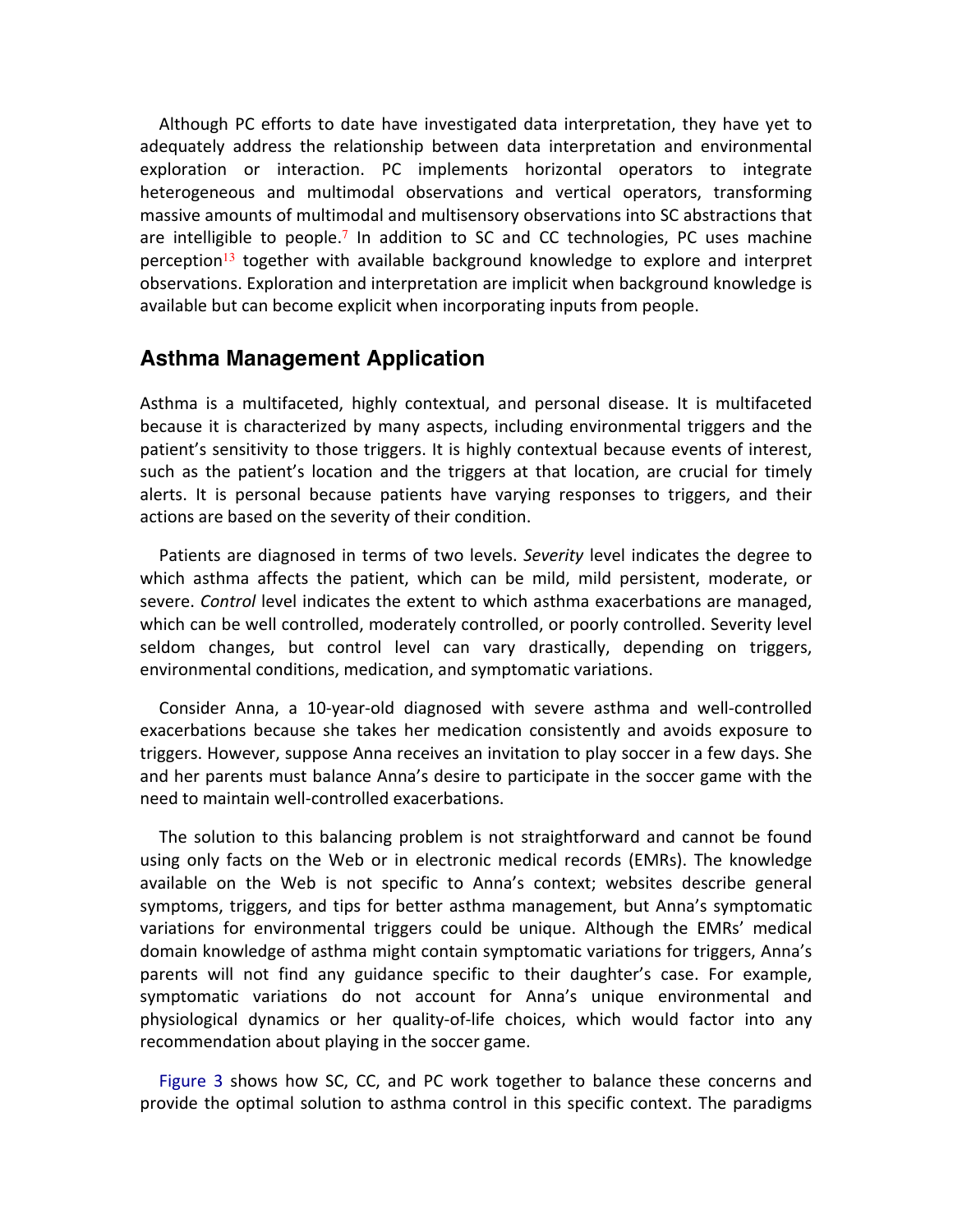basically play the same role as in Figure 2, except their application is specific to asthma management. SC enables PC to synthesize tailored abstractions like control level, which are much more intelligible to doctors who must recommend corrective actions than a list of general symptoms, such as high cough, disturbed sleep, and reduced activity.



Figure 3. Roles of SC, CC, and PC in providing actionable information for asthma management. As in Figure 2, SC provides an abstraction to make raw data meaningful; in this case, control level. CC reviews asthma literature and lists disturbed sleep, high cough, and reduced activity as control-level contributors. PC interprets those contributors in terms of a specific context, such as environment, by including conditions such as temperature, humidity, and pollen. The result is actionable information that the doctor can use to make a well-informed recommendation.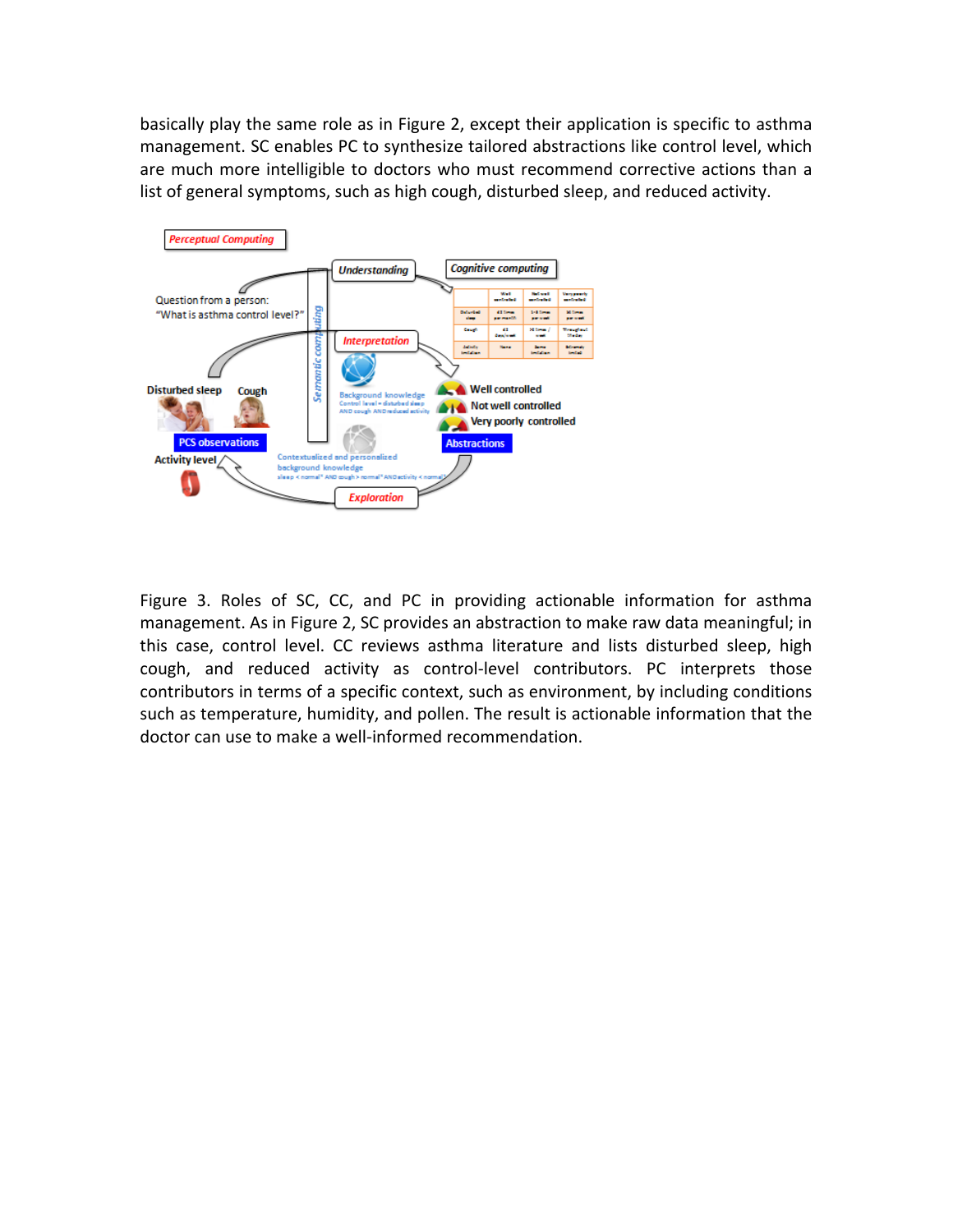

Figure 4. Operations performed over raw data by SC, CC, and PC for an asthmamanagement scenario. The CC system gleans statistics from patient observations and asthma literature, and the PC system iteratively interprets and explores them to learn personalized and context-specific normalcy for the patient.

Figure 4 shows operations that demonstrate how  $SC$ ,  $CC$ , and  $PC$  can synthesize actionable information from raw data. Even annotated data is not sufficiently valuable to Anna's doctor in making a recommendation to Anna's parents. Although the CC system can provide the number of nights of disturbed sleep, days of coughing, and days of reduced activity per week from its asthma literature analysis,<sup>14</sup> these statistics only give rise to other questions: What does reduced activity mean in terms of steps taken per day? What does disturbed sleep mean in terms of duration of rapid-eye-movement (REM) sleep per night?

The PC system enables the personalization of information provided by the CC system, which can answer these two questions because the PC system can learn personalized and context-specific normalcy for Anna through its iterative cycle of interpretation and exploration. 

### **SC's role**

The semantic network of general medical domain knowledge related to asthma and its symptoms define asthma control levels in terms of symptoms. This general knowledge can be integrated with knowledge of Anna's specific case as documented in her EMR.

SC makes raw data more meaningful by annotating data with semantic concepts defined in an ontology, thus enhancing data consumption as well as reasoning about and sharing data. The Semantic Sensor Network (SSN) ontology<sup>10,15</sup> defines concepts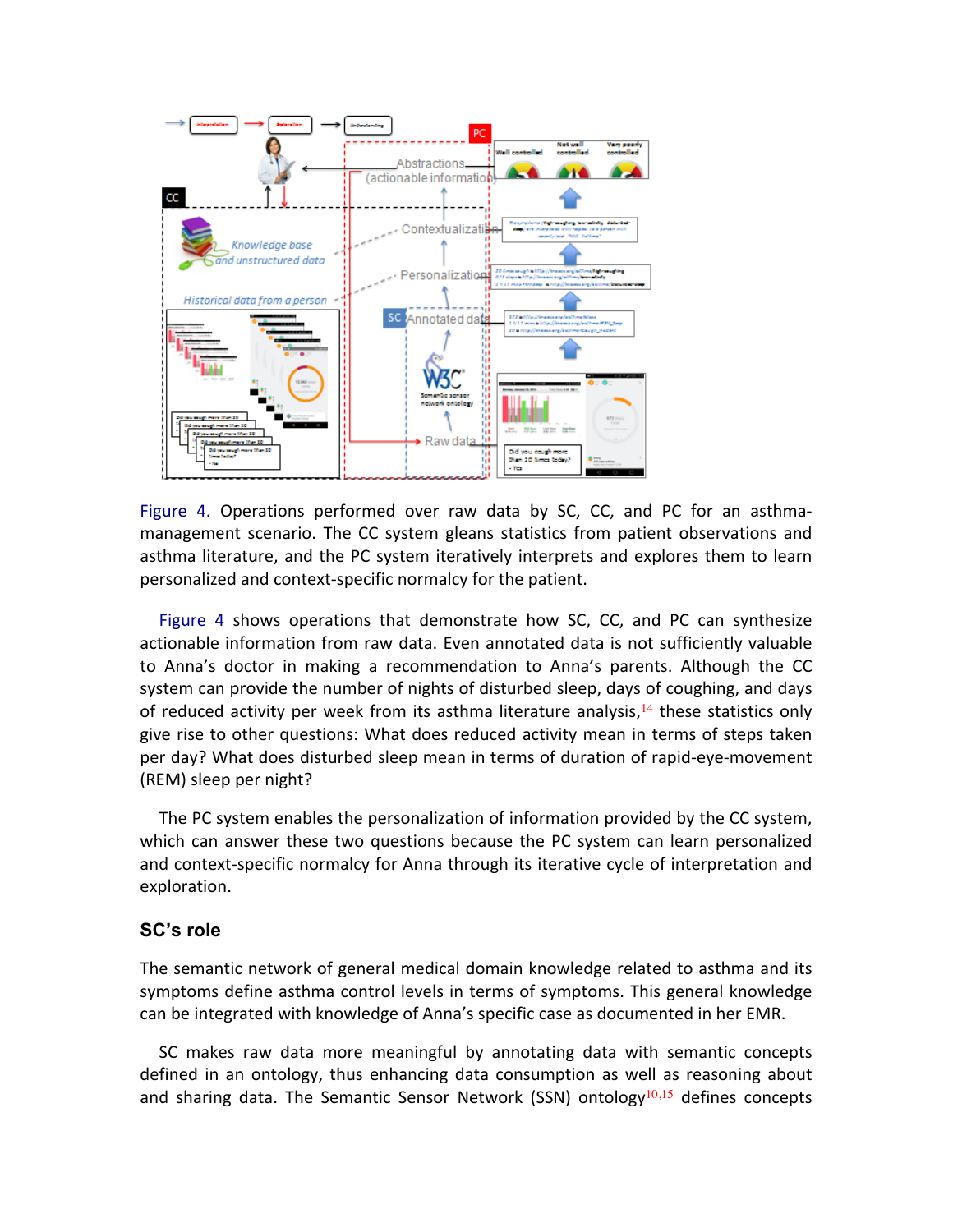and relationships for modeling sensors and their observations. Figure 4 shows three observation types: sleep quality, number of steps, and number of coughs per day. Raw data points (1 hour and 17 minutes of sleep, 672 steps, and 20 coughs) do not carry much meaning, but linking them through annotation to concepts defined in an ontology produces much richer data (REM sleep, steps, and cough incidents) that is amenable to knowledge-aware interpretation. Abstractions such as annotation are extremely useful in knowledge-rich domains like medicine. Annotation represents the complex patterns in sensor data in a form that is easier for decision makers, such as doctors, to understand and act on in a timely manner—abilities that are critical in practical medicine.

Annotations span multiple modalities, general domain knowledge, and contextspecific knowledge (Anna's asthma severity and control level). Asthma triggers such as weather, pollen count, and air-quality index can be researched through Web services. However, without background knowledge, interpretation can be challenging, and Anna's parents do not have such asthma-related knowledge. They are left with no particular insights at this stage, as manually interpreting all observations is not practical.

# **CC's role**

With no background knowledge of asthma management, Anna's parents contact her pediatrician, Dr. Jones. In our scenario, Dr. Jones has access to a CC system similar to Watson<sup>16</sup> that is designed for asthma management. The CC system looks at asthma articles and medical journals (unstructured data) and historical data in asthma patients' EMRs, which provide information on treatment regimes, medications, risks, and patient outcomes, revealing valuable information that is otherwise hidden in massive amounts of medical literature. Thus, the CC system minimizes the time the doctor must spend reviewing research and clinical outcomes.

Dr. Jones discovers from this analysis that people with well-controlled asthma, like Anna, can engage in physical activities as long as they are using appropriate preventive medication. However, Dr. Jones is still uncertain about how vulnerable Anna's asthma would be to fluctuations in the weather and air-quality index because she lacks personalized and contextualized knowledge about Anna's day-to-day environment. She can use only her experience with other patients and their symptomatic variations.

Moreover, Dr. Jones does not have direct access to what is normal for Anna in terms of sleep, activity, and symptoms and must therefore elicit that information by querying Anna's parents. There is no way to evaluate the accuracy of the information provided by Anna's parents because it lacks supporting evidence. In short, Dr. Jones must deal with so much uncertainty that any recommendation would be based on educated guesses. Because asthma symptoms vary considerably with context and patient, Dr. Jones chooses not to make a definitive recommendation to Anna's parents.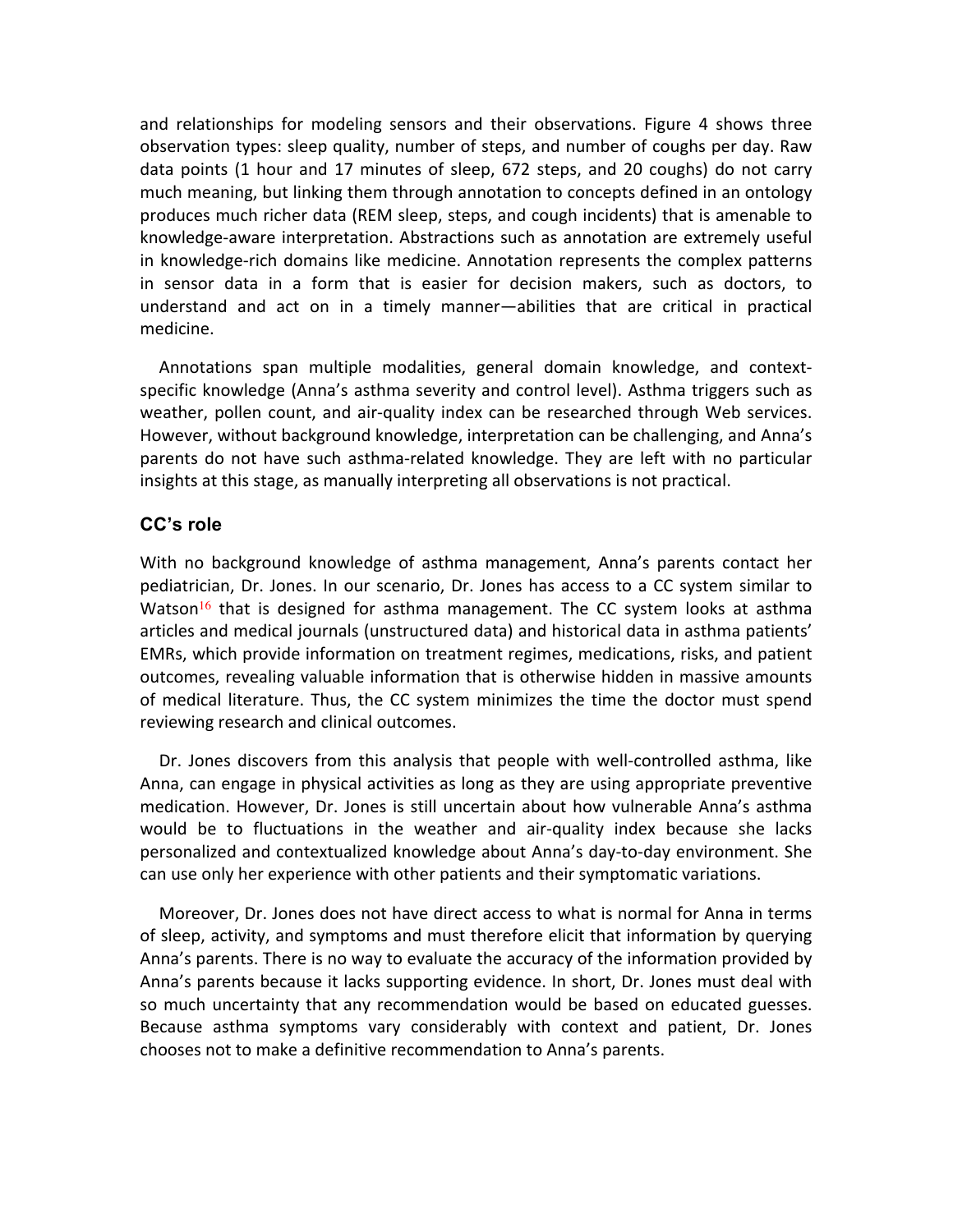### **PC's role**

A PC system minimizes that uncertainty by providing a personalized and contextualized understanding of Anna's environmental and symptomatic variations. It explores Anna's EMR data to derive normalcy information related to her asthma history and then translates that into a specification of her unique symptomatic normalcy. It uses this specification to interpret current observations, categorizing them into disturbed sleep, low activity, and high-coughing incidents.

Interpretation is based not only on symptomatic normalcy but also on asthma severity level, so the corresponding recommended action is likewise conditioned on both these aspects. The PC system interprets contextual observations to provide personalized and contextualized abstractions, which Dr. Jones can use to make a more informed recommendation. The decisions and recommendations are based on evidence provided by the PC system rather than on educated guesses.

However, Dr. Jones must still contend with variations in weather and air quality. With the rise of mobile computing and IoT technologies, a PC system might be implemented as an *intelligence at the edge technology*—technology that makes sense of data on resource-constrained devices<sup>17</sup>—as opposed to a logically centralized system. Computation would be carried out on a mobile device, allowing better control of data access, sharing, and privacy. In Anna's case, the PC system would possibly run as a mobile application with inputs from multiple sensors, such as kHealth (http://wiki.knoesis.org/index.php/Asthma).

From its exploration and interpretation, the PC system knows that last month Anna exhibited reduced activity during a soccer practice (interpreted as an instance of asthma exacerbation). It then seeks information about how weather and air quality affect Anna's asthma symptoms, exploring generic background knowledge and adding contextual and personalized knowledge. Generic knowledge might include how poor air quality could exacerbate asthma; contextual and personalized knowledge might include how Anna's exposure to poor air quality could exacerbate Anna's asthma and the predicted environmental conditions on the day of the soccer game.

Dr. Jones will have access to this information as well as observations from the CC system, which empowers her to provide a well-informed recommendation that Anna should forego the soccer match because air quality will be poor on that day. Her advice is both personalized to Anna and contextualized to the event.

**C**learly, SC, CC, and PC are both complementary and synergistic. With technological support, SC can deal with big-data challenges, CC can use relevant knowledge to improve data understanding for decision making, and PC can provide personalized and contextual abstractions over massive amounts of multimodal data from the physical, cyber, and social realms.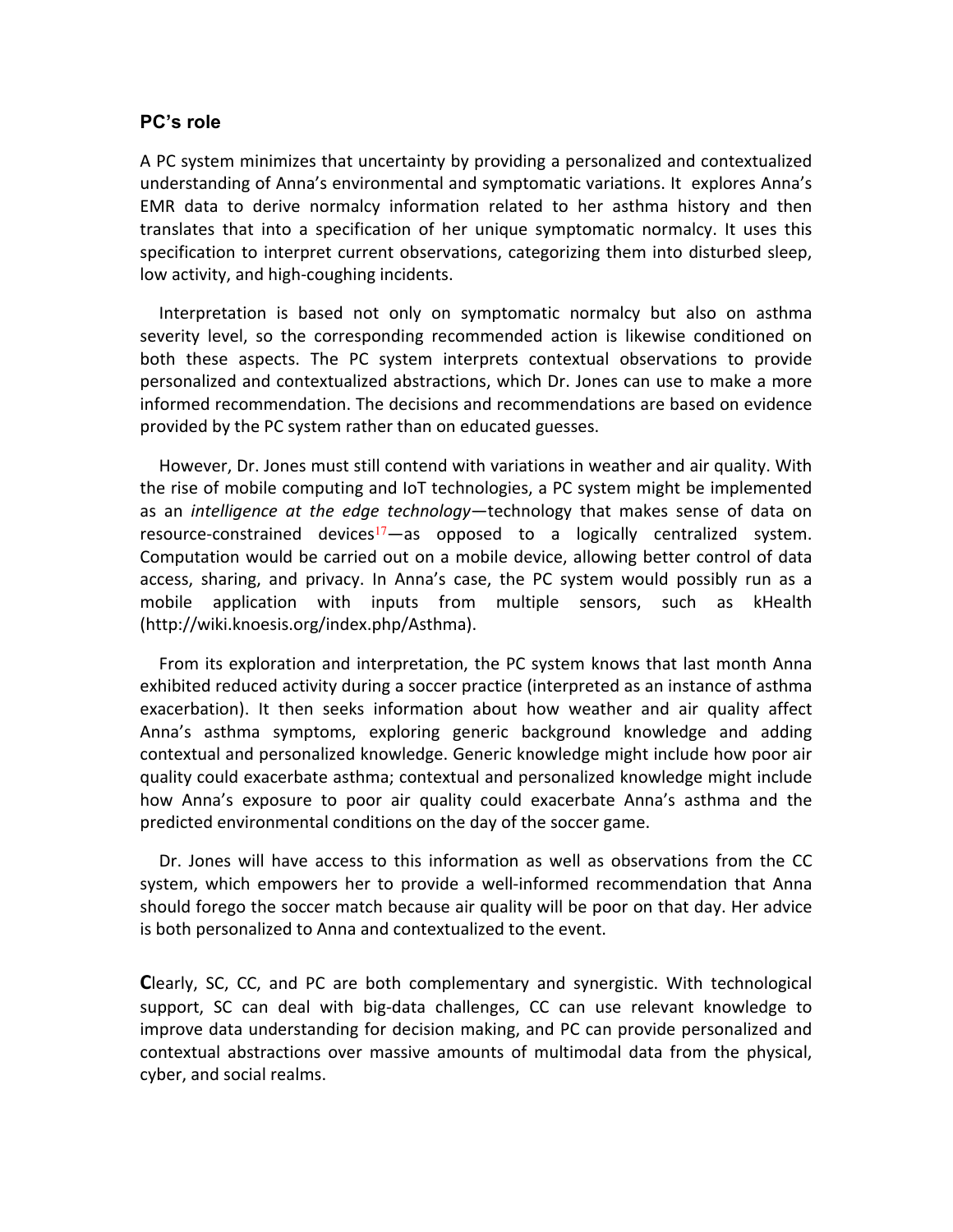Using these paradigms synergistically, machines can provide answers to the complex questions posed to them as well as ask the right follow-up questions and interact with physical, cyber, and social aspects to collect relevant data. As PC evolves, personalization components will extend to include temporal and spatial contexts and other factors that drive human decisions and actions, such as emotions and cultural and social preferences. With this extension, machines will be able to provide effective answers and enable decisions and timely actions tailored to each person.

We believe PC will eventually enable fully personalized and contextualized background knowledge. Often hailed as the next Web phase, the IoT—with its emphasis on sensing and actuation—will exploit all three computing paradigms. Over the next decade, their development, both individually and in concert, along with their integration into the Web's fabric, will likely enable the emergence of a far more intelligent humancentric Web.

#### **References**

- 1. J. McCarthy, "What Is Artificial Intelligence?," 2007; www-formal.stanford.edu/jmc/whatisai.pdf.
- 2. M. Weiser, "The Computer for the 21st Century," Scientific American, vol. 265, no. 3, 1991, pp. 94-104.
- 3. D.C. Engelbart, *Augmenting Human Intellect: A Conceptual Framework*, summary report, Stanford Research Institute, SRI Project 3578, 1962.
- 4. J.C.R. Licklider, "Man-Computer Symbiosis," IRE Trans. Human Factors in Electronics, vol. 1, 1960, pp. 4–11.
- 5. A. Sheth, "Computing for Human Experience: Semantics-Empowered Sensors, Services, and Social Computing on the Ubiquitous Web," IEEE Internet Computing, vol. 14, no. 1, 2010, pp. 88-91.
- 6. R. Jain, "Experiential Computing," *Comm. ACM*, vol. 46, no. 7, 2003, pp. 48–55.
- 7. A. Sheth, P. Anantharam, and C. Henson, "Physical-Cyber-Social Computing: An Early 21st Century Approach," *IEEE Intelligent Systems, vol.* 28, no. 1, 2013, pp. 78-82.
- 8. P. Lutus, "The Levels of Human Experience," 2012; http://arachnoid.com/levels/resources/levels\_of\_human\_experience.pdf.
- 9. A. Sheth, "Semantics Scales Up: Beyond Search in Web 3.0," *IEEE Internet Computing*, vol. 15, no. 6, 2011, pp. 3–6.
- 10. M. Compton et al., "The SSN Ontology of the W3C Semantic Sensor Network Incubator Group," Web Semantics: Science, Services and Agents on the World Wide Web, vol. 17, 2012, pp. 25–32.
- 11. R.C. Johnson, "DARPA Puts Thought into Cognitive Computing," *EETimes*, 9 Dec. 2002; www.eetimes.com/document.asp?doc\_id=1227413.
- 12. C. Henson, A. Sheth, and K. Thirunarayan, "Semantic Perception: Converting Sensory Observations to Abstractions," *IEEE Internet Computing*, vol. 16, no. 2, 2012, pp. 26–34.
- 13. C. Henson, "A Semantics-Based Approach to Machine Perception," PhD thesis, Wright State Univ., 2013.
- 14. S. Spangler et al., "Automated Hypothesis Generation Based on Mining Scientific Literature," Proc. 20th ACM Int'l Conf. Knowledge Discovery and Data Mining (SIGKDD 14), 2014, pp. 1877-1886.
- 15. L. Lefort et al., "Semantic Sensor Network XG Final Report," W3C Incubator Group Report, vol. 28, 2011; www.w3.org/2005/Incubator/ssn/XGR-ssn-20110628.
- 16. L.F. Friedman, "IBM's Watson May Soon Be the Best Doctor in the World," *Business Insider*, 22 Apr. 2014; www.businessinsider.com/ibms-watson-may-soon-be-the-best-doctor-in-the-world-2014-4.